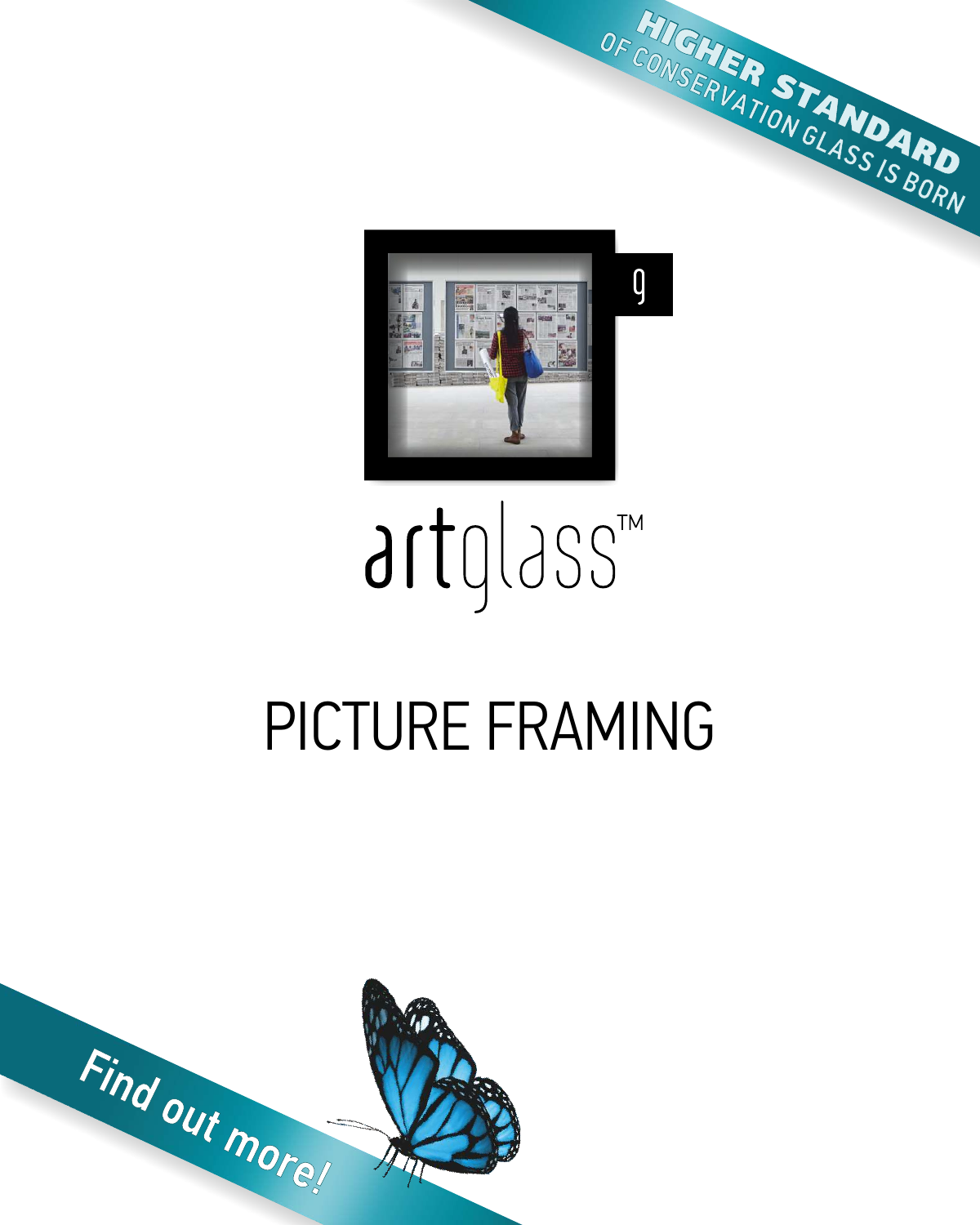## PREMIUM QUALITY ANTI-REFLECTIVE GLASS



#### NO REFLECTION

Artglass™ reduces unwanted residual reflections to <1%. This is 8 times less than regular glass.

#### IMPROVED TRANSMISSION

Artglass™ increases the transmission of light by 8%, allowing it to reach >98%, thus enhancing the true and undistorted colors of the artwork on display.

#### EASY TO CLEAN AND SCRATCH-RESISTANT

Artglass™ can be easily cleaned with a microfiber cloth and glass cleaner by Groglass® or another appropriate cleaning solution.

Our proprietary top coating makes it scratch-resistant and easy for processing and everyday use.

#### NEUTRAL COLORS IN REFLECTION AND NO COLOR SHIFT UNDER AN ANGLE

Artglass™ has neutral and uniform reflected colors, and they remain stable under various angles of viewing.

#### EASY TO PROCESS TO YOUR SPECIFICATIONS

Artglass™ can undergo the same processing as ordinary glass: cutting, edgework, gluing and printing.

#### HIGH DURABILITY AND LONG LIFETIME OF THE COATING

The coating of Artglass™ is long lasting and demonstrates excellent durability performance.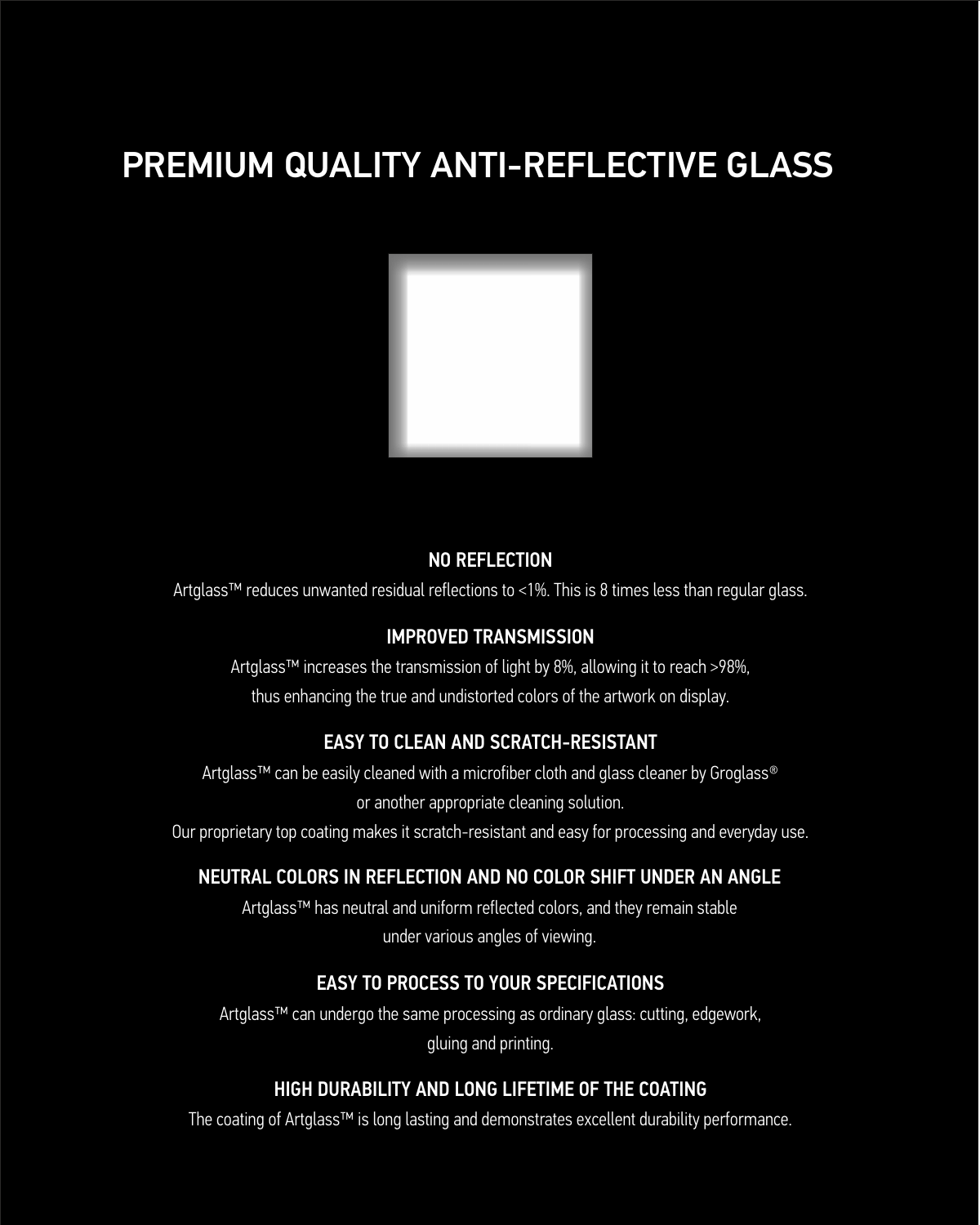## PREMIUM QUALITY ANTI-REFLECTIVE GLASS



| <b>PRODUCT DETAILS</b>                                             | ARTGLASS AR 70™ | ARTGLASS AR 92™ |
|--------------------------------------------------------------------|-----------------|-----------------|
| <b>ANTI-REFLECTIVE</b>                                             |                 |                 |
| 92% UV PROTECTION                                                  |                 |                 |
| <b>SUPREME CLARITY</b>                                             |                 |                 |
| <b>EASIEST HANDLING</b>                                            |                 |                 |
| <b>WATER WHITE SUBSTRATE</b>                                       |                 |                 |
| <b>PASSES PHOTOGRAPHIC</b><br><b>ACTIVITY TEST (PAT) ISO 18916</b> |                 |                 |

Artglass AR 70<sup> $M$ </sup> (2-3mm) – virtually invisible glass with a smooth surface that allows for details to emerge unaltered. It can be cut and glazed from either side.

Artglass AR 92<sup> $m$ </sup> (2-3mm) – with 92% UV protection and light transmission of over 98%, provides a perfect balance between protection and clarity.

Up to 2250 x 3210mm big sheets are available, while most popular are the cut-sizes, e.g., 1000 x 1600mm, 1200 x 1600mm and 1219 x 2050mm. Sheets in standard inch sizes are also available, e.g., 24" x 36", 32" x 40" and others.

Standard Artglass™ thickness is 2mm. For framing large pieces, a 3mm thick Artglass™ is offered. For those in need for shatter-resistance, a 2+2mm and 3+3mm laminated version is available.

3



q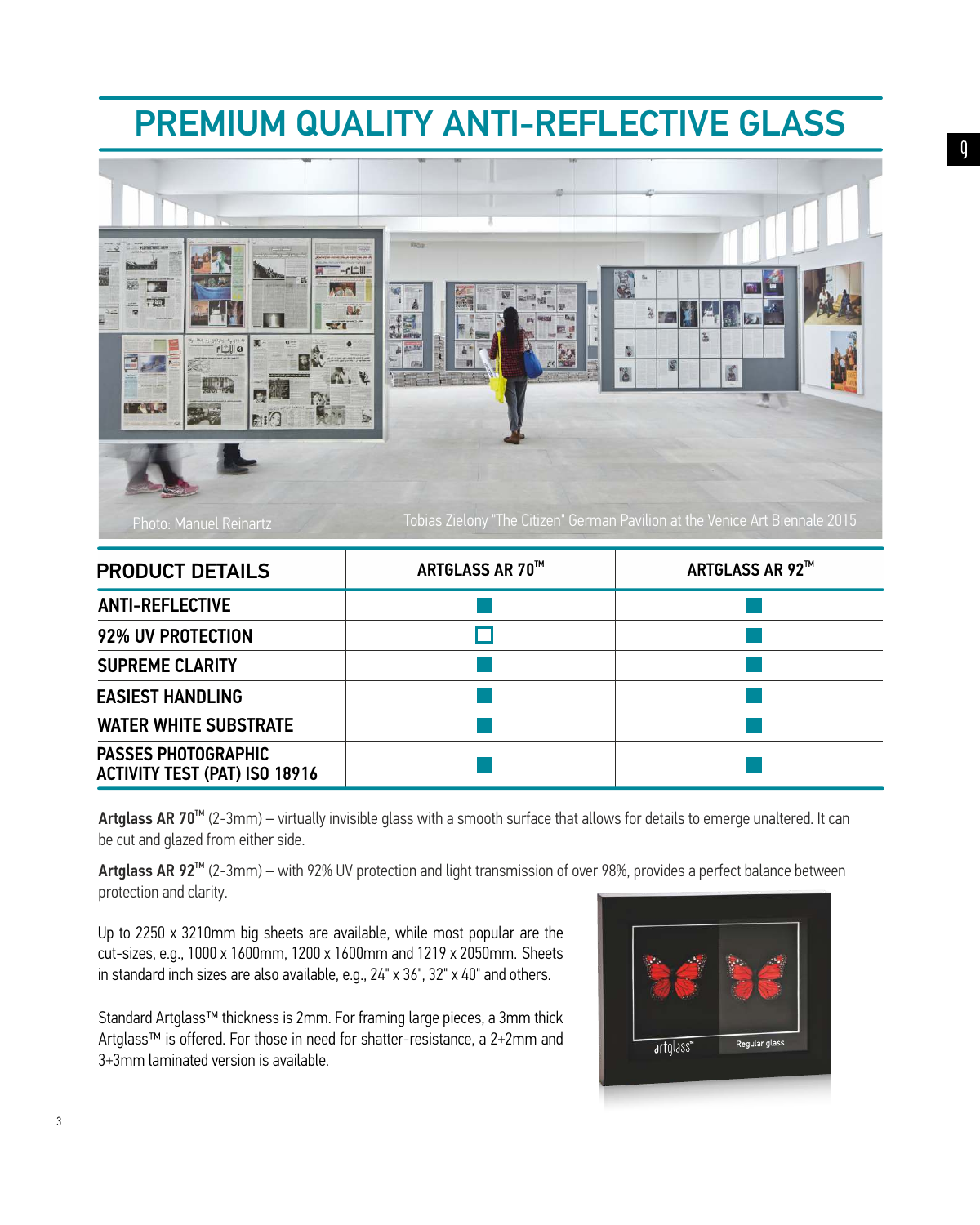## NEW CONSERVATION GRADE GLASS

#### 99% UV PROTECTION

Artglass™ absorptive UV coating protects artworks from all angles of sunlight and the risk of UV damage is nearly impossible. Only conservation-grade UV protection of over 97% meets the conservation standards of ISO 18902 and is in accordance to Fine Art Trade Guild and Professional Picture Framers Association.

#### ANTI-REFLECTIVE

Artglass™ is coated with a special anti-reflective coating offering the supreme clarity, preserving the true color, texture and beauty of the framed artwork. Artglass™ offers a neutral reflection color from all angles.

#### NO "ORANGE PEEL" SURFACE DISTORTION

Artglass™ has no surface distortion or any other unwanted interference.

#### CRISP IMAGE RESOLUTION

Artglass™ products provide absolute clarity and have no ripple effect or any other visual interference.

#### PREMIUM QUALITY

Artglass™ products are reliable and have a long lifetime.

## PROTECT WHAT'S IMPORTANT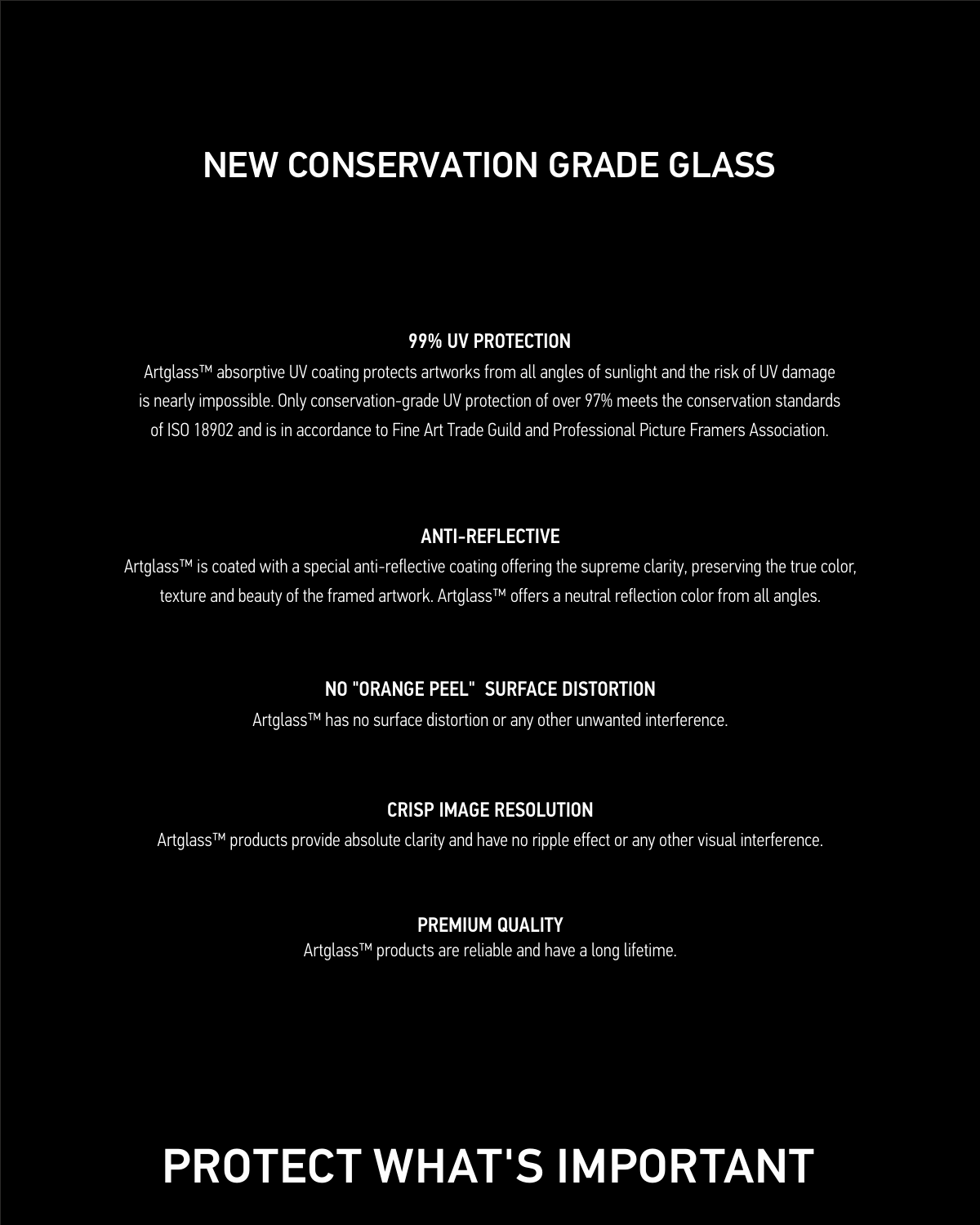## NEW CONSERVATION GRADE GLASS



| <b>PRODUCT DETAILS</b>                                             | ARTGLASS AR 99™ | ARTGLASS 99™ |
|--------------------------------------------------------------------|-----------------|--------------|
| 99% UV PROTECTION                                                  |                 |              |
| <b>HELPS TO PREVENT FROM FADING</b>                                |                 |              |
| <b>LESS THAN 1% LIGHT REFLECTION</b>                               |                 |              |
| NO "ORANGE PEEL" SURFACE DISTORTION                                |                 |              |
| <b>CRISP IMAGE RESOLUTION</b>                                      |                 |              |
| NEUTRAL COLOR FROM ALL ANGLES                                      |                 |              |
| <b>MEETS ISO 18902 STANDARD</b>                                    |                 |              |
| <b>PASSES PHOTOGRAPHIC</b><br><b>ACTIVITY TEST (PAT) ISO 18916</b> |                 |              |

Artglass AR 99™ (2,5mm) is the highest performance anti-reflective glass with 99% UV protection. The "invisible" glass ensures neutral reflection color and helps to prevent the treasured keepsake from fading. Artglass™ ranks the highest in the market of anti-reflective glass and now its successor Artglass AR 99™ combines superb clarity with the best possible UV protection, highly valued among industry and museum professionals.

Artglass 99™ (2mm) provides UV protection by blocking out 99% of harmful rays thus helping to prevent the treasured keepsake from fading as well as yellowing of photographs, or paper becoming brittle. Artglass 99™ uses an absorptive UV coating, which protects the artwork from all angles of harmful rays.

5



UV coated glass is recommended for sentimental values: photos, autographs, maps, needleworks, awards as well as watercolors, pastels, pencil drawings, digital prints, graphic arts.

q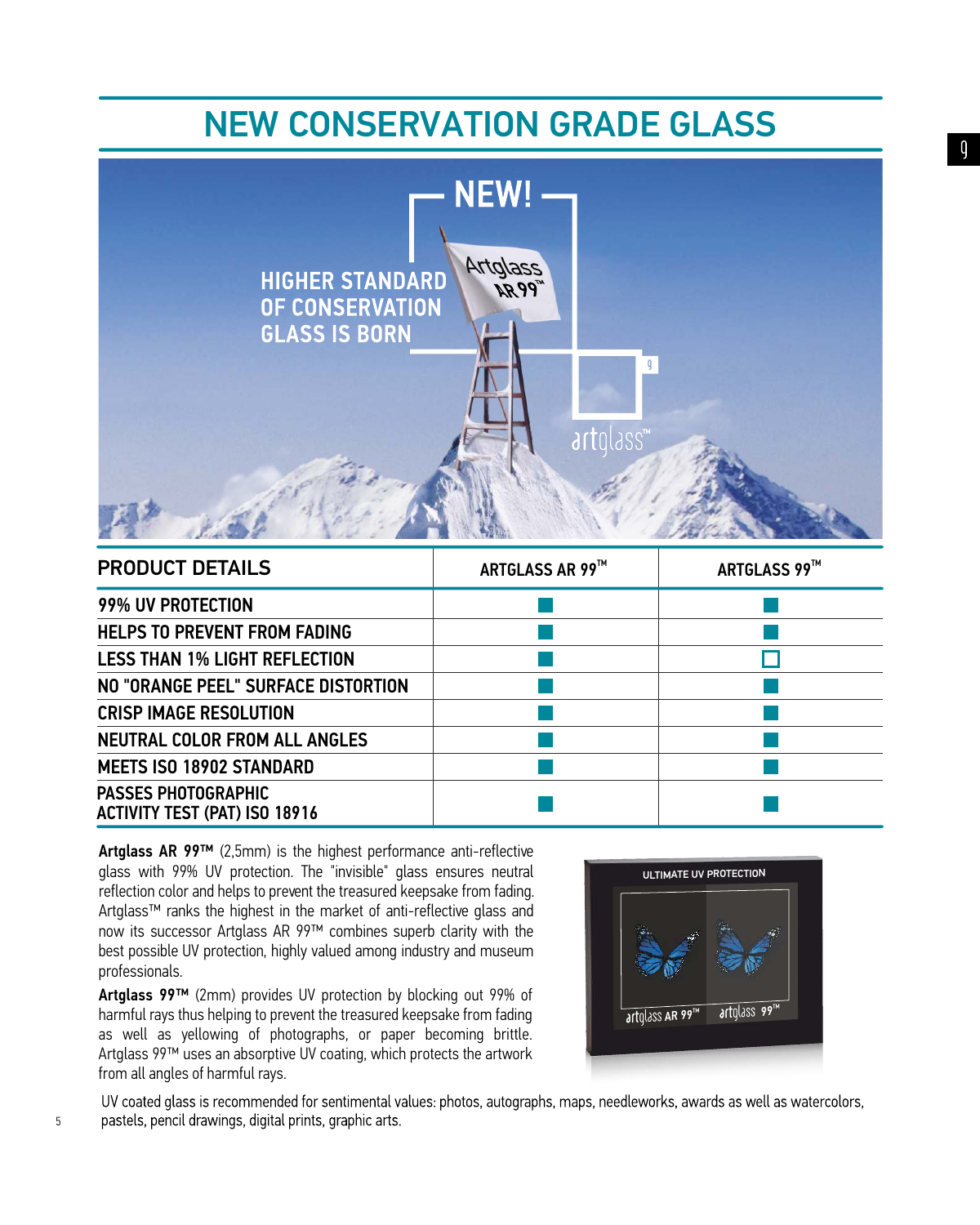## EDUCATIONAL INSIGHT



Artglass AR  $99<sup>™</sup>$  is coated on both sides – a very special anti-reflective coating is applied on both surfaces offering the supreme clarity only possible from Groglass®. One of the sides is additionally coated with an absorptive UV filter, which is applied by specialty roller coater to leave no sign of distortion or interference. The result is a clear super transparent conservation grade class.

Artglass 99™ is manufactured by applying the same absorptive UV filter.

The products which have the organic absorptive coating require additional attention:

- Make sure that the glass is cut from the noncoated side which is indicated on each sheet;
- Make sure that the coated side faces the artwork.

The anti-reflective coating is achieved by using an innovative nanotechnology tool of Groglass® which coats glass with multi-layer molecular thin films.

The durable and smooth anti-reflective coating allows Artglass AR 70™ and Artglass AR 92™ products to achieve the highest level of transparency.

6

You might ask what is better – Artglass™ with absorptive or reflective UV coating? Let us review your choices:

1. Absorptive coating will block more than 99% of UV light, however it will also absorb some of the visible light and thus reduce its transmission by a small amount. Glass with absorptive coating is also less scratch resistant and requires special handling, compared to glass with reflective UV coating. Choose this type of glass when UV protection outweighs the need for absolute clarity.

2. Glass with reflective UV coating can block out 92% of UV rays with no adverse effect on the transmission of visible light. Choose this type of glass when you are looking for a flawless clarity and optimal UV protection.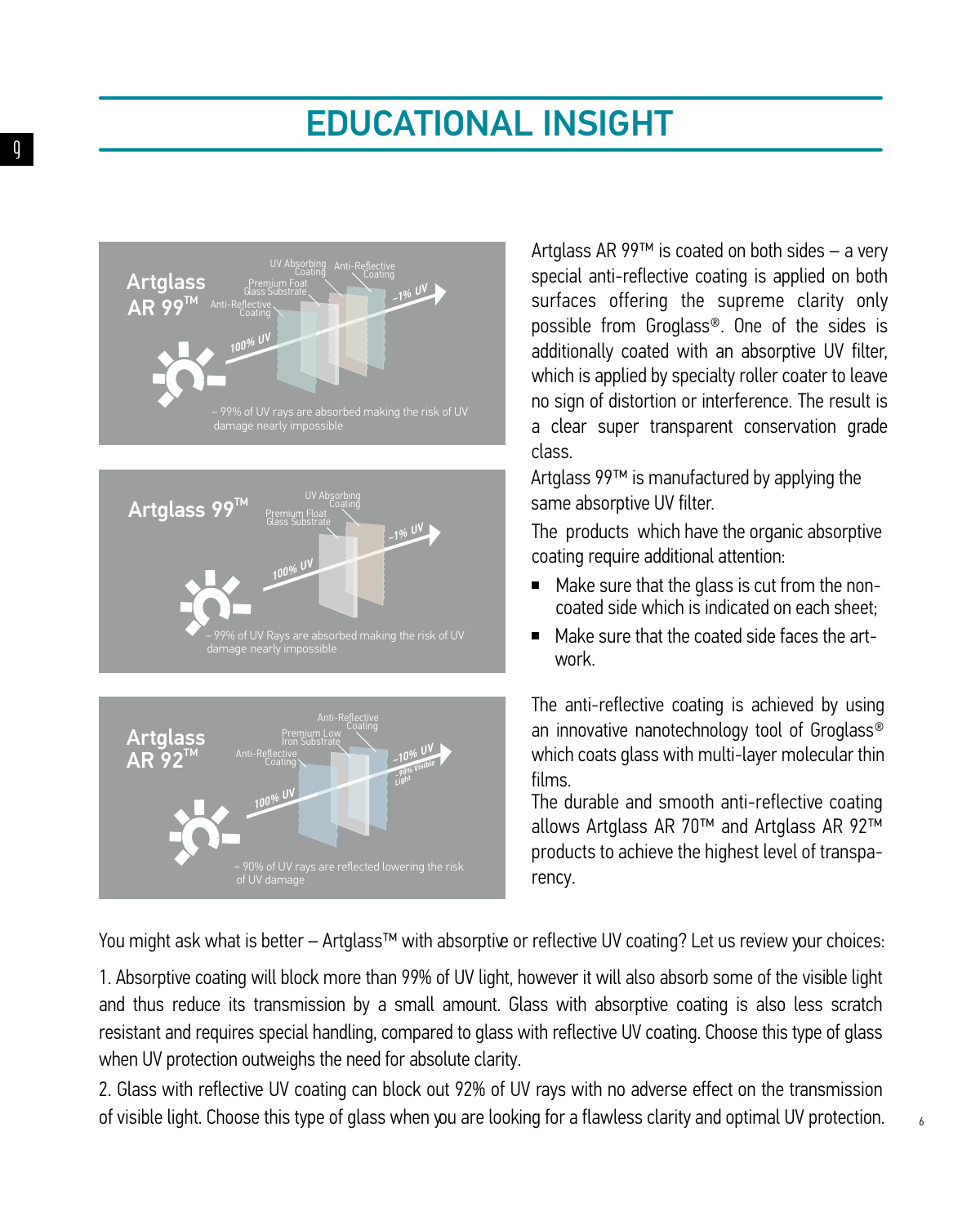## **REFERENCES**

Groglass® is supplying anti-reflective and other high performance coatings on glass since 2009. Our innovative and the most modern technology has enabled us to achieve highest quality products in a very efficient manufacturing process. We are always looking for ways to improve and adjust to the actual needs of our customers. This has made us a trusted supplier to many successful companies across the world.



## ABOUT US

Artglass™ is manufactured by Groglass® – located in Riga, Latvia. Groglass® delivers anti-reflective and other types of highest performance glass to more than 45 countries for many different applications such as picture framing, high-end electronic displays, luxury architecture and many other solutions. Our premium quality picture framing glass is used by independent frame shops, as well as by the finest museums and art galleries worldwide.

Professionals, who work with glass on a daily basis, appreciate the easy handling of Artglass™ products and everyone can enjoy the full value of Artglass™ features, whether it is the crystal clear light transmission, conservation grade UV protection or shatter resistance.